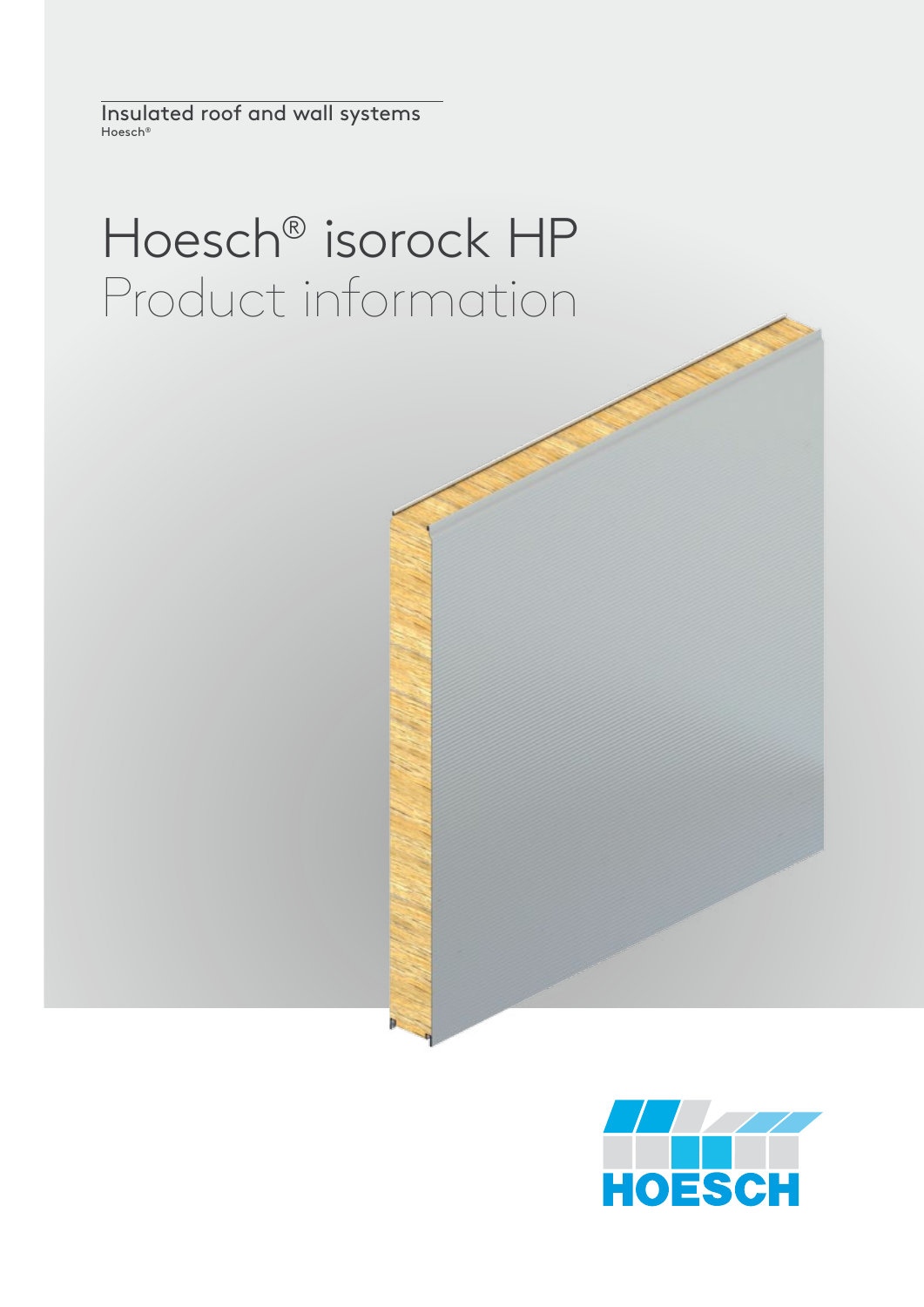# Technical Information

## Description

The Hoesch® isorock HP wall element is a wall system with visible fixing and with visible fastening and K-Roc® mineral wool insulation core in both horizontal and vertical design.

#### Application

- Quality product of the Hoesch<sup>®</sup> brand
- Particularly high fire resistance
- **Offers very good sound insulation**
- $\blacksquare$  Element thicknesses up to 200 mm



# Dimensions, Dead load & Insulation performance

| Module [mm]                                                                                           |            | 1.150                             |      |      |      |      |      |
|-------------------------------------------------------------------------------------------------------|------------|-----------------------------------|------|------|------|------|------|
| Element thickness [mm]                                                                                |            | 80                                | 100  | 120  | 150  | 175  | 200  |
| Dead load [kg/m <sup>2</sup> ]<br>(for $t_{\text{const}}$ = 0.60 mm and $t_{\text{const}}$ = 0.50 mm) | Type S1    | 18.4                              | 20.7 | 23.0 | 26.4 | 29.3 | 32.2 |
|                                                                                                       | Type $S2*$ | 18.8                              | 21.2 | 23.6 | 27.2 | 30.2 | 33.2 |
| U [W/m <sup>2</sup> K] acc. to EN ISO 10211-2<br>Type S1/Type S2* $(\lambda_n = 0.043$ [W/mK])        |            | 0.54                              | 0.44 | 0.37 | 0.29 | 0.25 | 0.22 |
| U [W/m <sup>2</sup> K] acc. to EN ISO 6946<br>Type S1/Type S2* $(\lambda_0 = 0.043$ [W/mK])           |            | 0.52                              | 0.42 | 0.36 | 0.29 | 0.25 | 0.22 |
| $R_{\ldots}$ [dB]                                                                                     |            | 32                                |      |      |      |      |      |
| Standard/Max. production length [m]                                                                   |            | 13.50/14.30 from 100 mm thickness |      |      |      |      |      |

\* Type S2 is currently only suitable for indoor use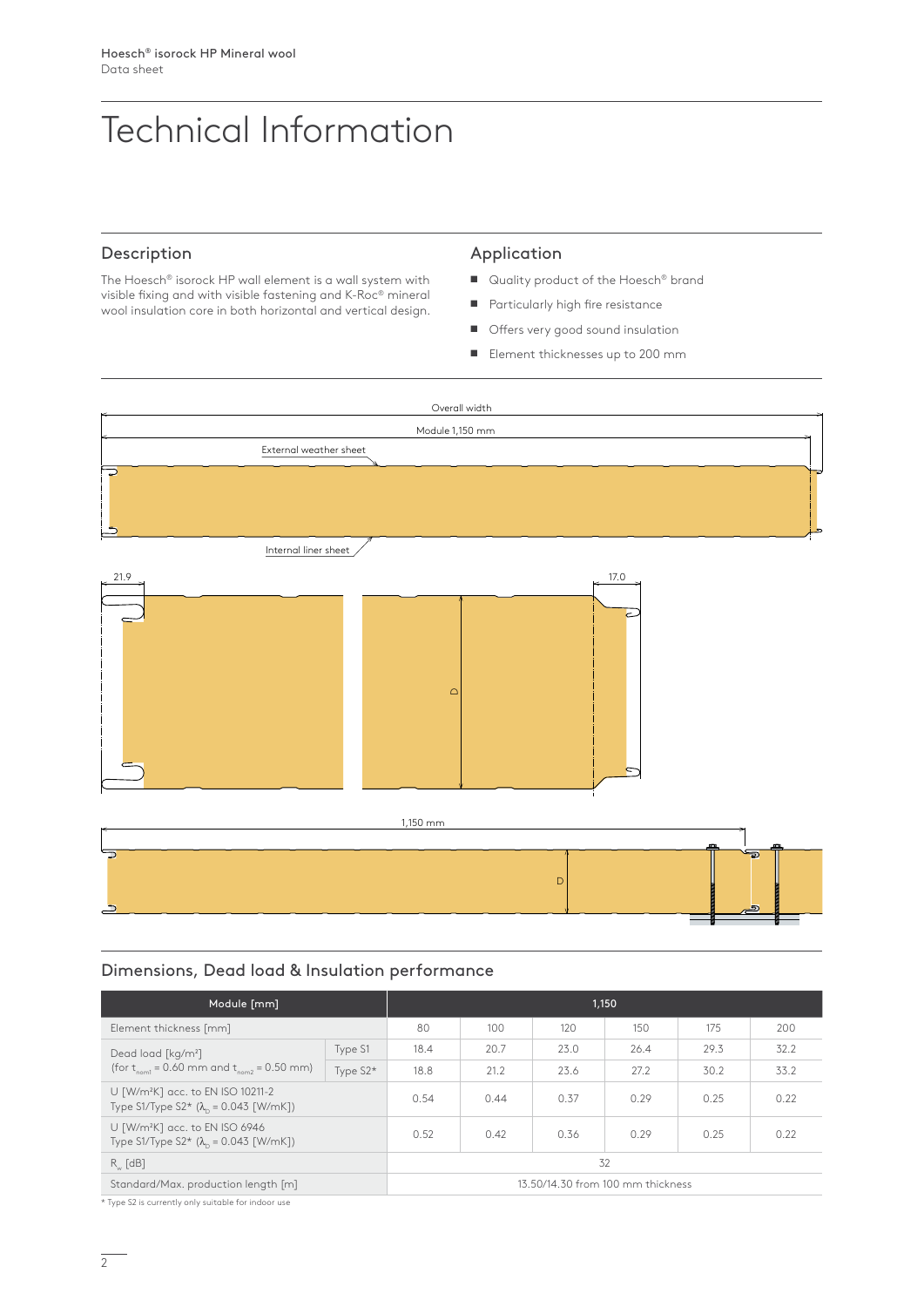# Insulation core

K-Roc® Mineral wool

## Sealing tapes

The Hoesch® isorock HP is fitted in the factory with a sealing tape, that seals against convection and condensation water.

#### Fire protection

In terms of reaction to fire, Hoesch® isorock HP has been tested according to national technical regulations and standards.

#### Reaction to fire

A2-s1,d0 according to EN 13501-1

#### Fire resistance

The current fire resistance classes can be found on the Internet at: www.hoesch-bau.com

#### Tolerances

All materials used comply with the technical regulations and standards. Limit dimensions correspond to the tolerance dimensions of DIN EN 14509 – Appendix D.

#### Steel

#### Substrate

Surface-treated steel with a Z275 zinc layer as per DIN EN 10346 for the Polyester, Spectrum™, PVDF coating systems.

#### Steel sheet thicknesses

| External (t <sub>noml</sub> )<br>[mm] | Internal $(t_{\text{nom2}})$ |
|---------------------------------------|------------------------------|
| 0.50<br>$0.60*$                       | 0.50                         |

\* Standard steel sheet thickness

# Technical regulation

The product fulfils the requirements of the European sandwich standard EN 14509:2013 Self-supporting doubleskin metal-faced insulating panels – Factory made products – Specifications.

# **Quality**

Kingspan insulated roof & wall systems are manufactured from high quality raw materials under constant quality control in state-of-the-art production facilities. They meet the requirements of ISO 9001:2015 and EN ISO 14001:2015.

# **Warranty**

Kingspan offers a project-specific warranty on the organic coatings.

# Packaging & transport

The values listed in the table are to be taken as guideline. The values are reduced for exceptionally long delivery lengths. The maximum package height is 1,100 mm. The values in the table relate to element lengths of 8 m.

The maximum weight is approx. 3,000 kg.

| Element thickness [mm]            | 80 | 10 $\cap$ | 120 | 150 | 200 |
|-----------------------------------|----|-----------|-----|-----|-----|
| Number of elements<br>per package | 14 |           |     |     |     |
|                                   |    |           |     |     |     |

# Delivery

Elements are delivered directly to the construction site using HGVs, unless something different is agreed. The customer or installer is responsible for unloading, and this must be ensured by the customer.

# Installation

When laying the elements, the "Guideline for planning and implementing roof, wall, and ceiling constructions made from metal profiled sheeting" of the IFBS must be complied with.

# Organic coating systems

External steel sheets

- Standard Polyester (25 μm) PES
- Spectrum™ (50 μm)

Internal steel sheets

- $\blacksquare$  Thin film coating (15 μm) DU (KID)
- Standard Polyester  $(25 \mu m)$  PES
- Foodsafe (150  $\mu$ m) use in food processing operations and buildings with heightened hygienic requirements.

Other coating systems for the outer and inner top coat are available on request. Further information can be found in our brochure on Colors & Coatings brochure.

For details, please also contact the Kingspan-contact person.